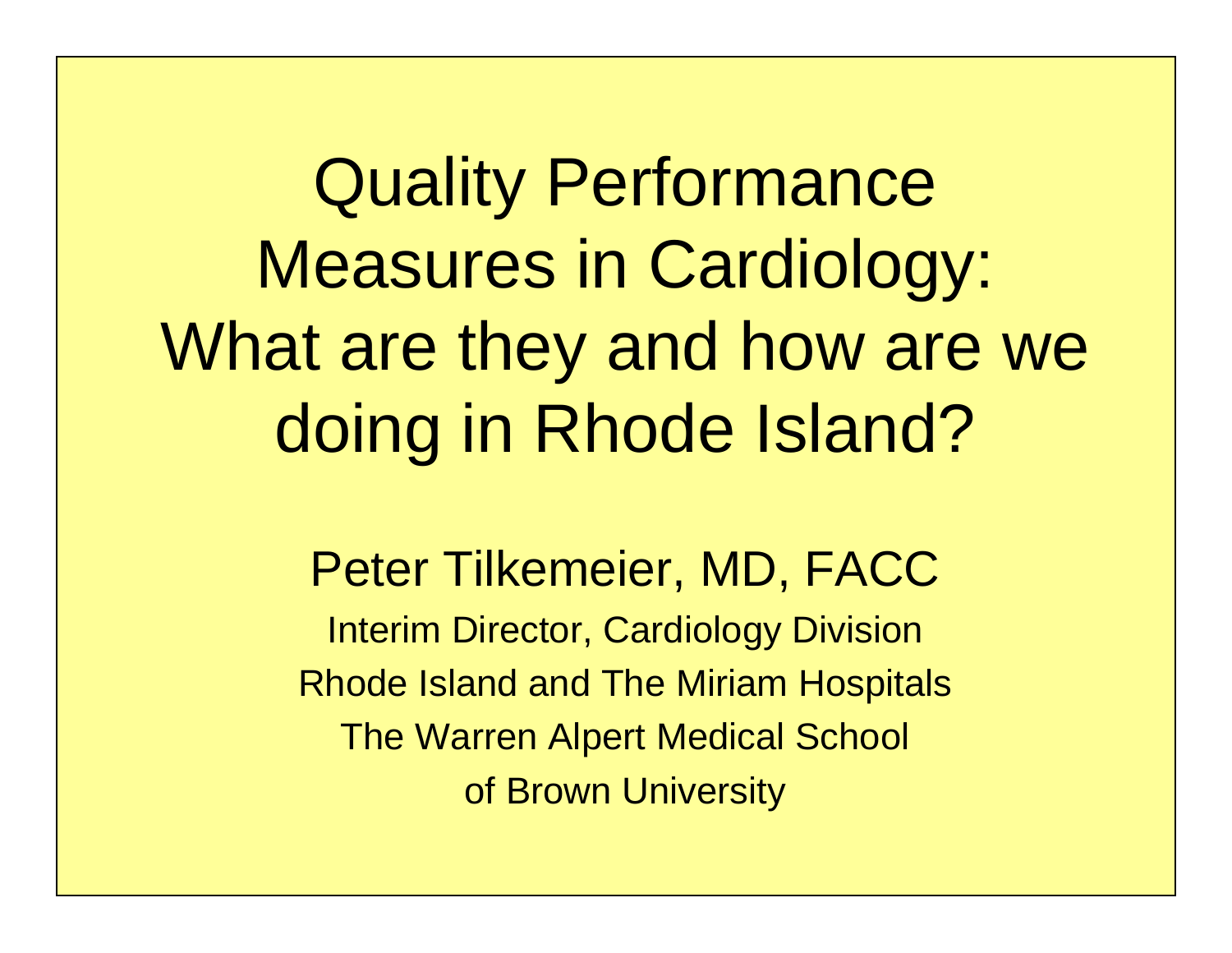# Quality Definition

- Insurer/payor
	- CMS
	- Insurance company
- Care provider
	- Hospital
	- –**Group**
	- –Physician/LIP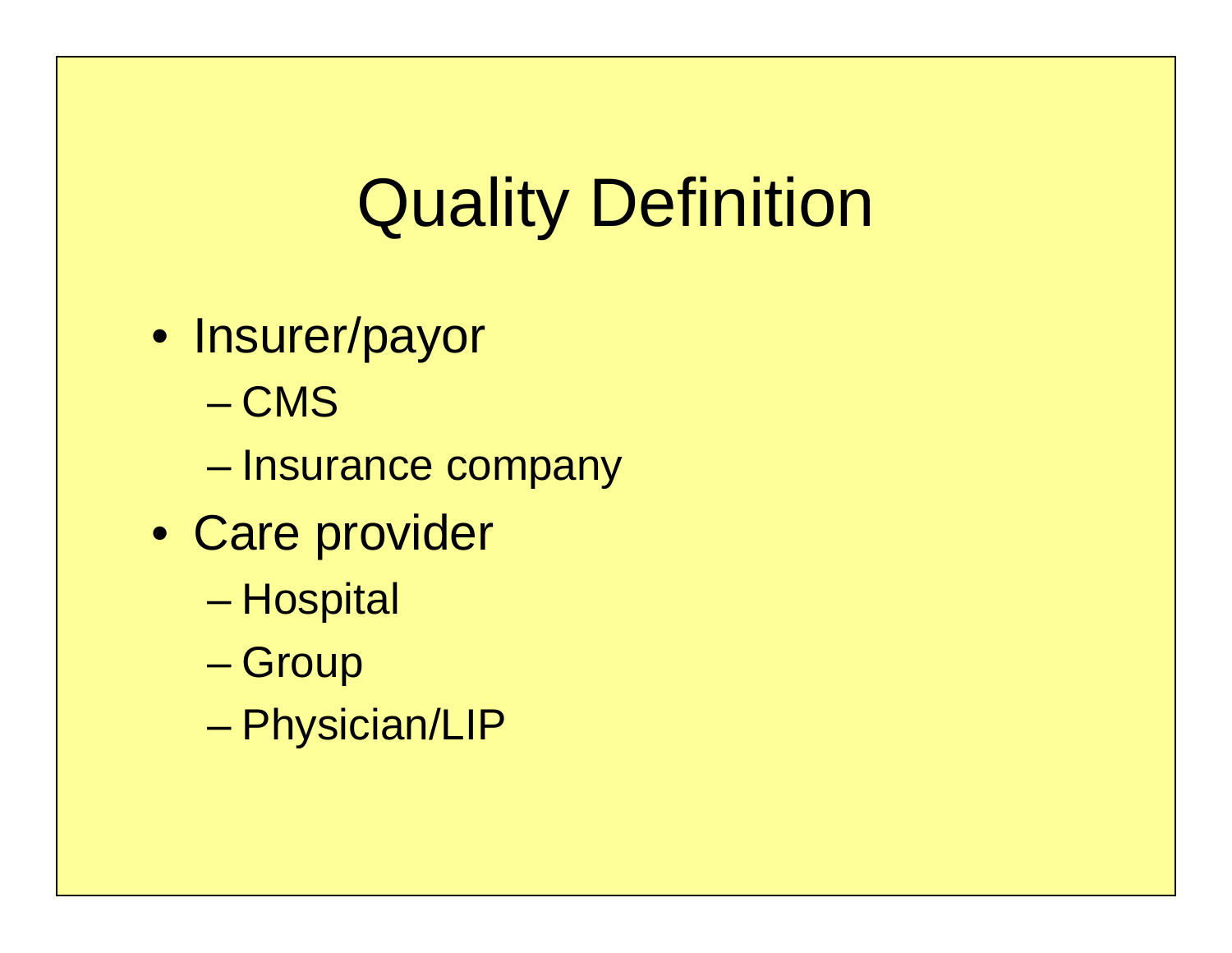# **Definition**

- Process based
- Outcomes based
- Guideline driven
	- –Level of data supporting the guideline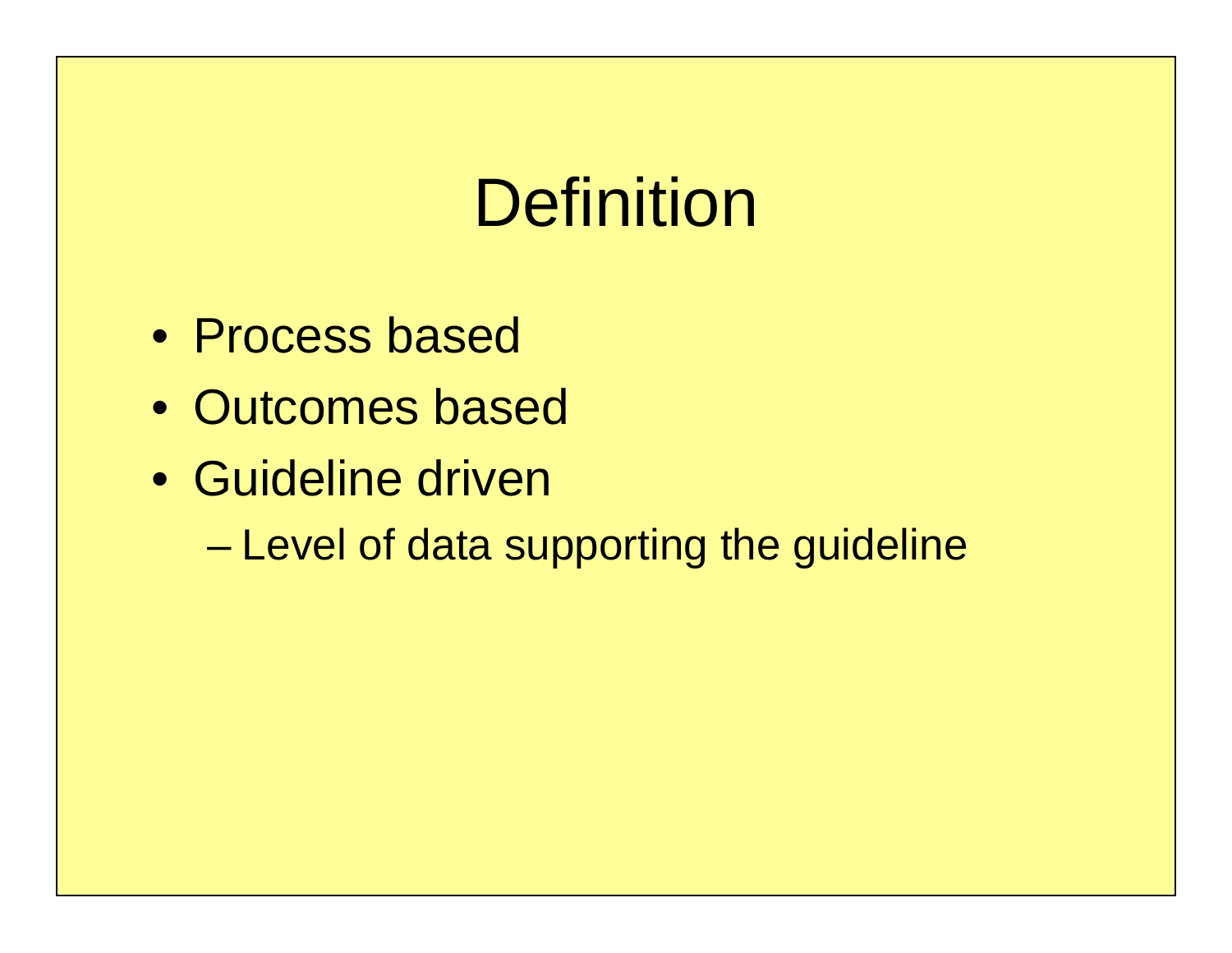# Sources of Information

- Public domain
	- CMS data
		- www.Hospitalcompare.org
		- www.Whynotthebest.org
	- – National registries
		- ACC NCDR, Carotid stenting, Pinnacle
- Private domain
	- PQRI
	- United Health Care Premium Physician **Designation**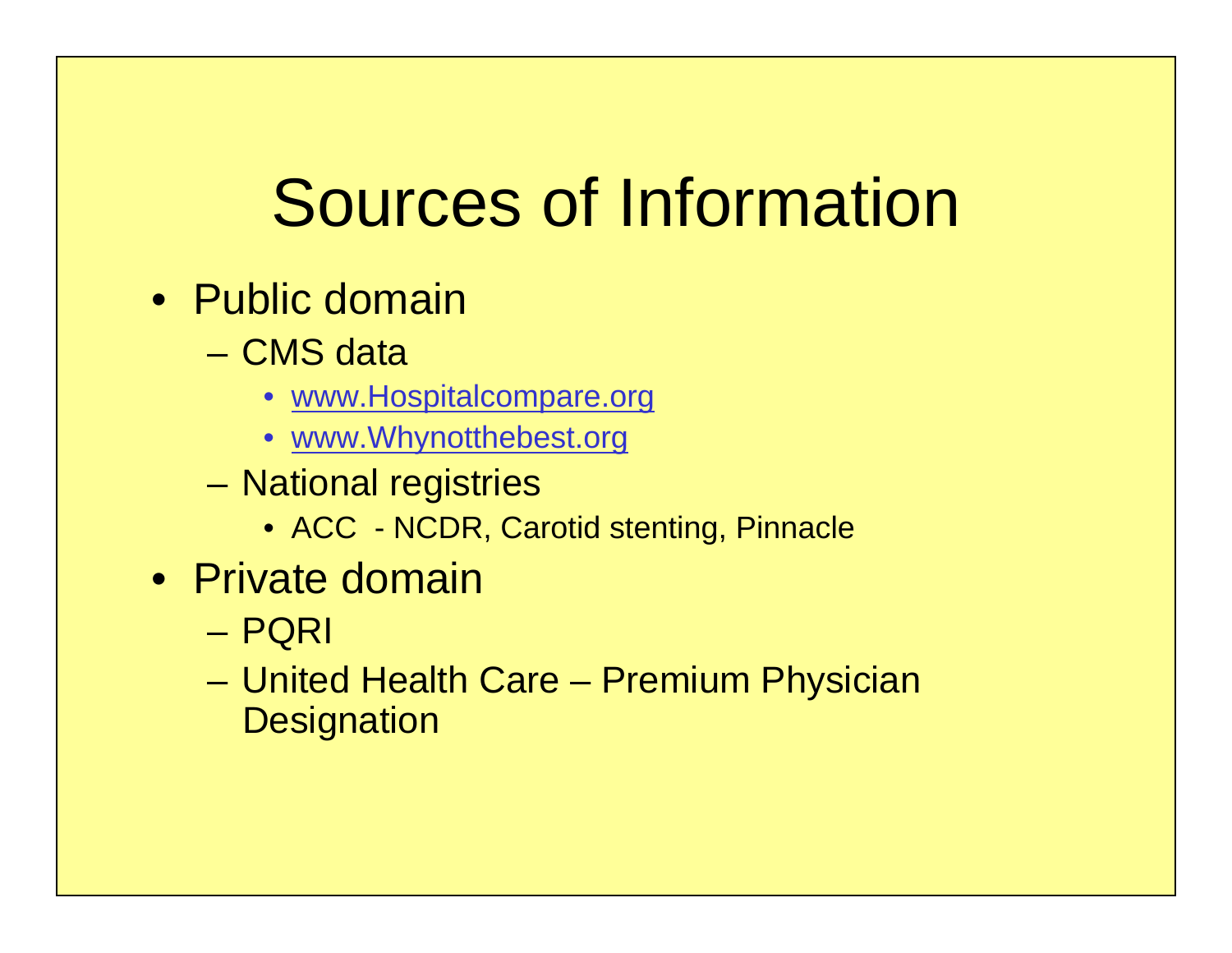## Information Pitfalls

- Only as good as what is reported – Co-morbid conditions
	- Risk adjustment
- Understand the numerator and the denominator for the indicator
- Influence of small volume centers on outcomes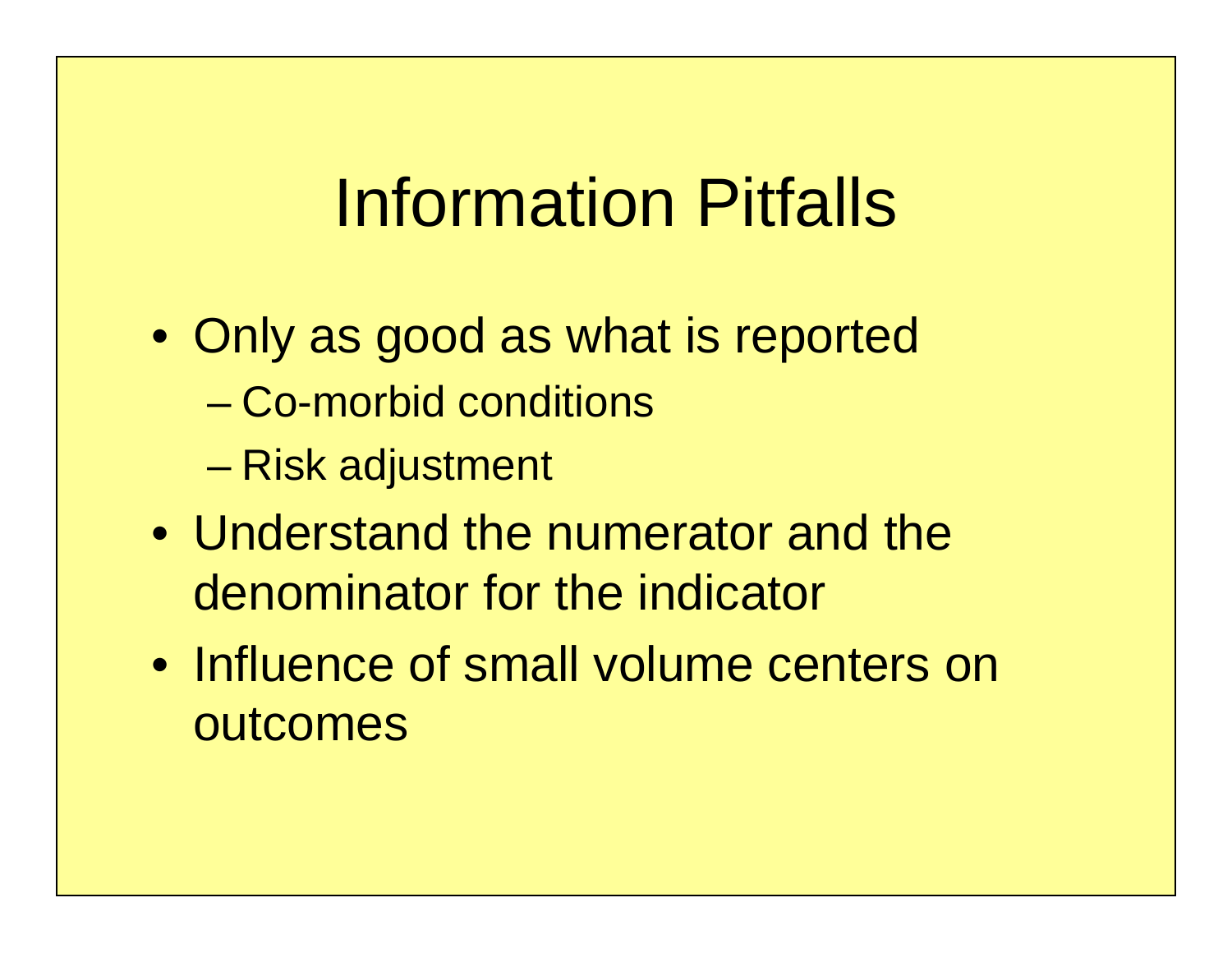# Public Indicators

- • MI
	- Smoking Cessation
	- ASA on admission
	- Discharge meds
		- Aspirin
		- Beta blockers
	- ACE/ARB for LV dysfunction
	- Door to balloon time
	- 30 day mortality
	- 30 day readmits
	- Composite score
- $\bullet$ **CHF** 
	- ACE/ARB for LV dysfunction
	- Smoking cessation
	- Assess LV dysfunction
	- Discharge instructions
	- 30 day mortality
	- 30 day readmits
	- Composite score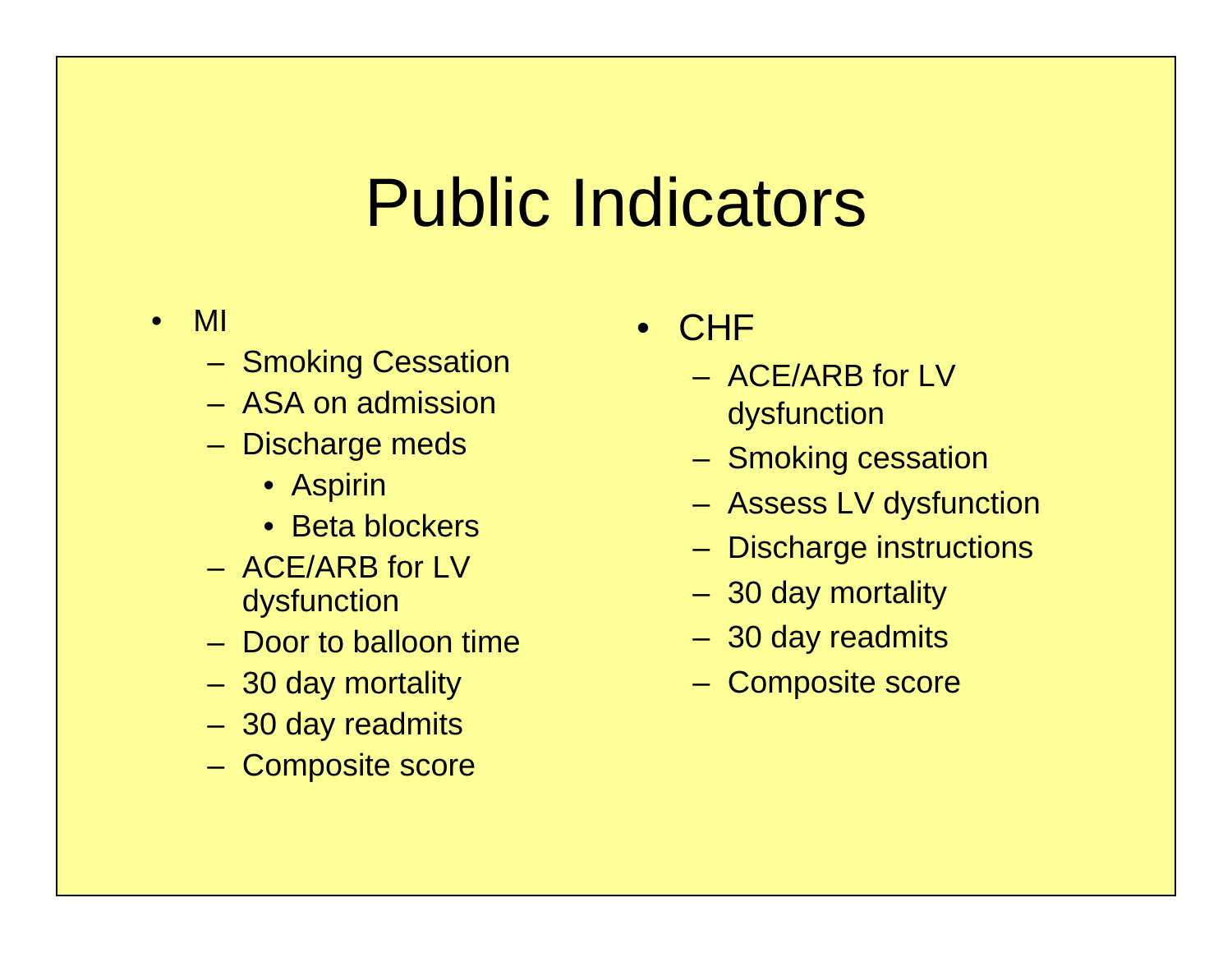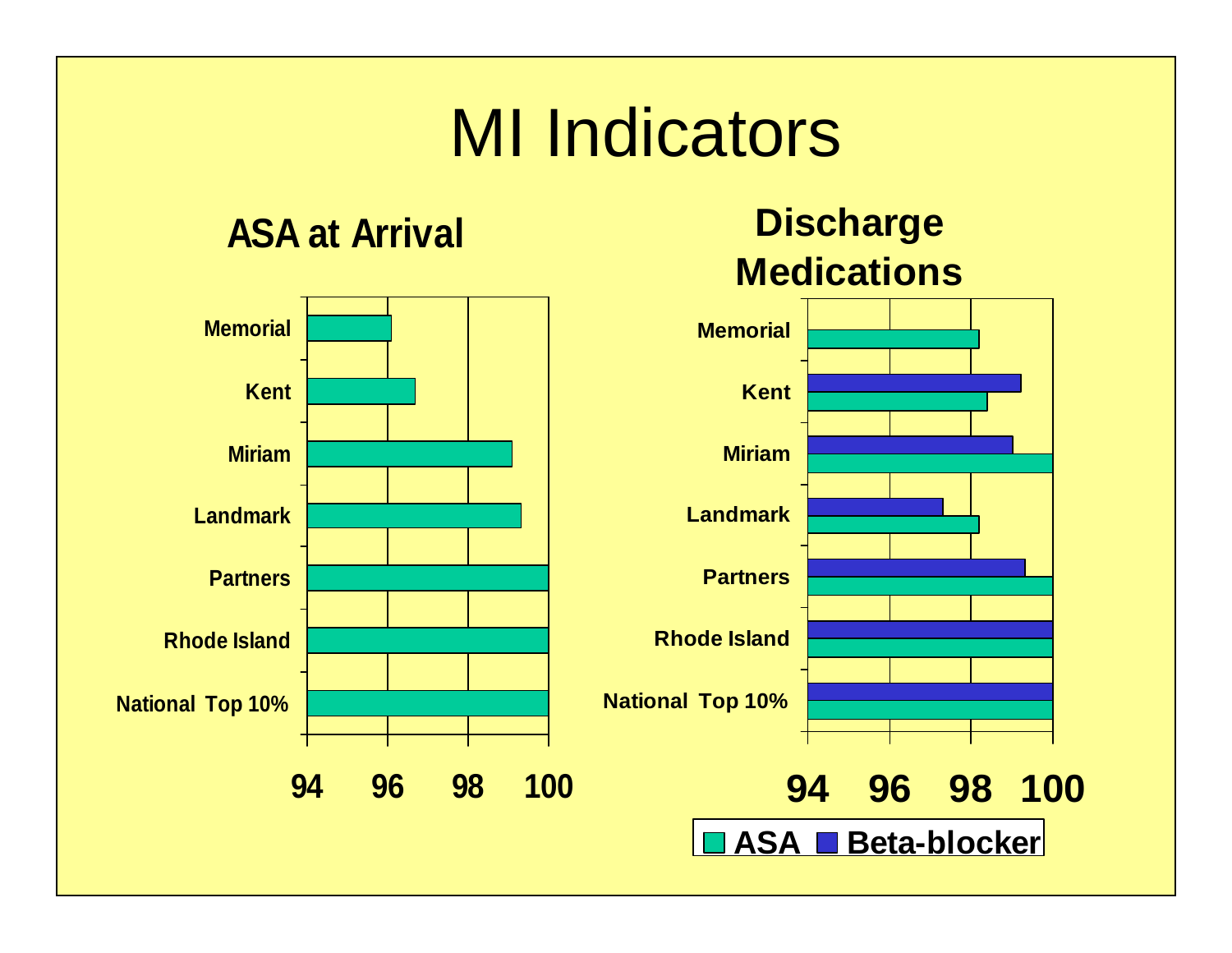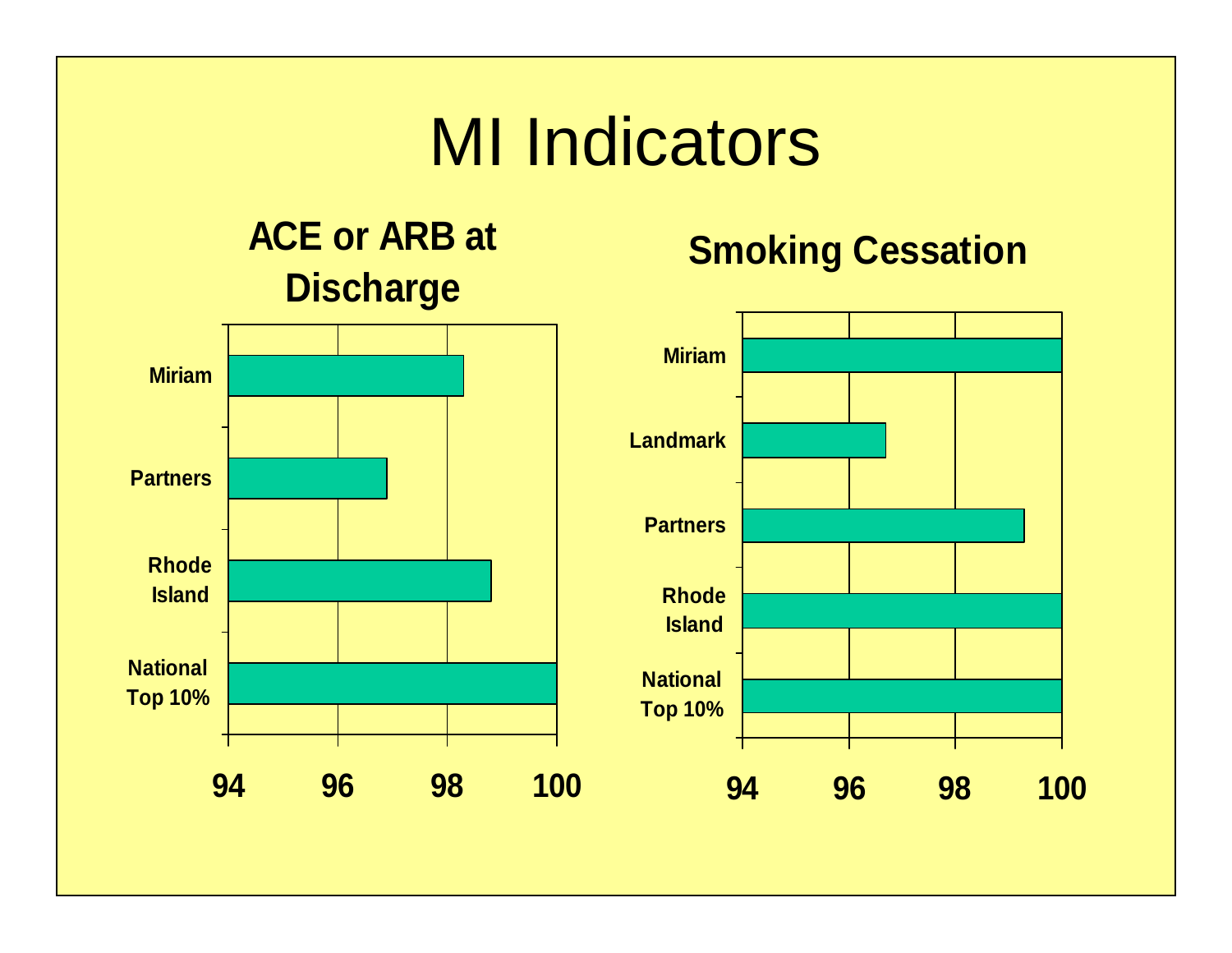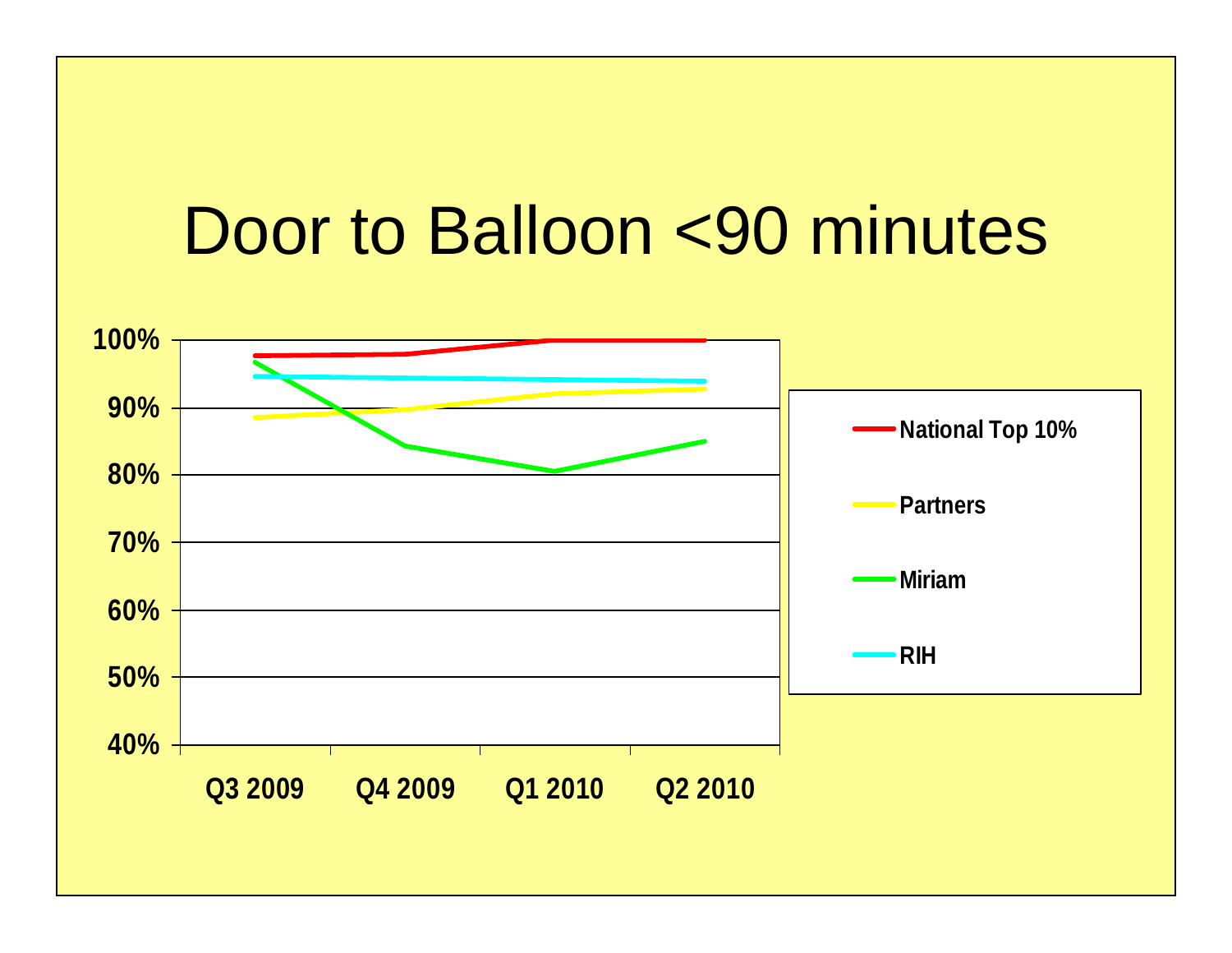# **MI Mortality Data** AHRQ

|                     | <b>Observed</b> | <b>Expected</b> | <b>O/E ratio</b> |
|---------------------|-----------------|-----------------|------------------|
| <b>Kent</b>         | 8.8             | 4.8             | 1.83             |
| <b>Miriam</b>       | 4.1             | 5.8             | 0.71             |
| <b>Rhode Island</b> | 5.3             | 5.9             | 0.89             |
| <b>Memorial</b>     | 14.7            | 8.0             | 1.84             |
| Landmark            | 11.8            | 9.9             | 1.19             |

Mortality rate unchanged for last 5 years data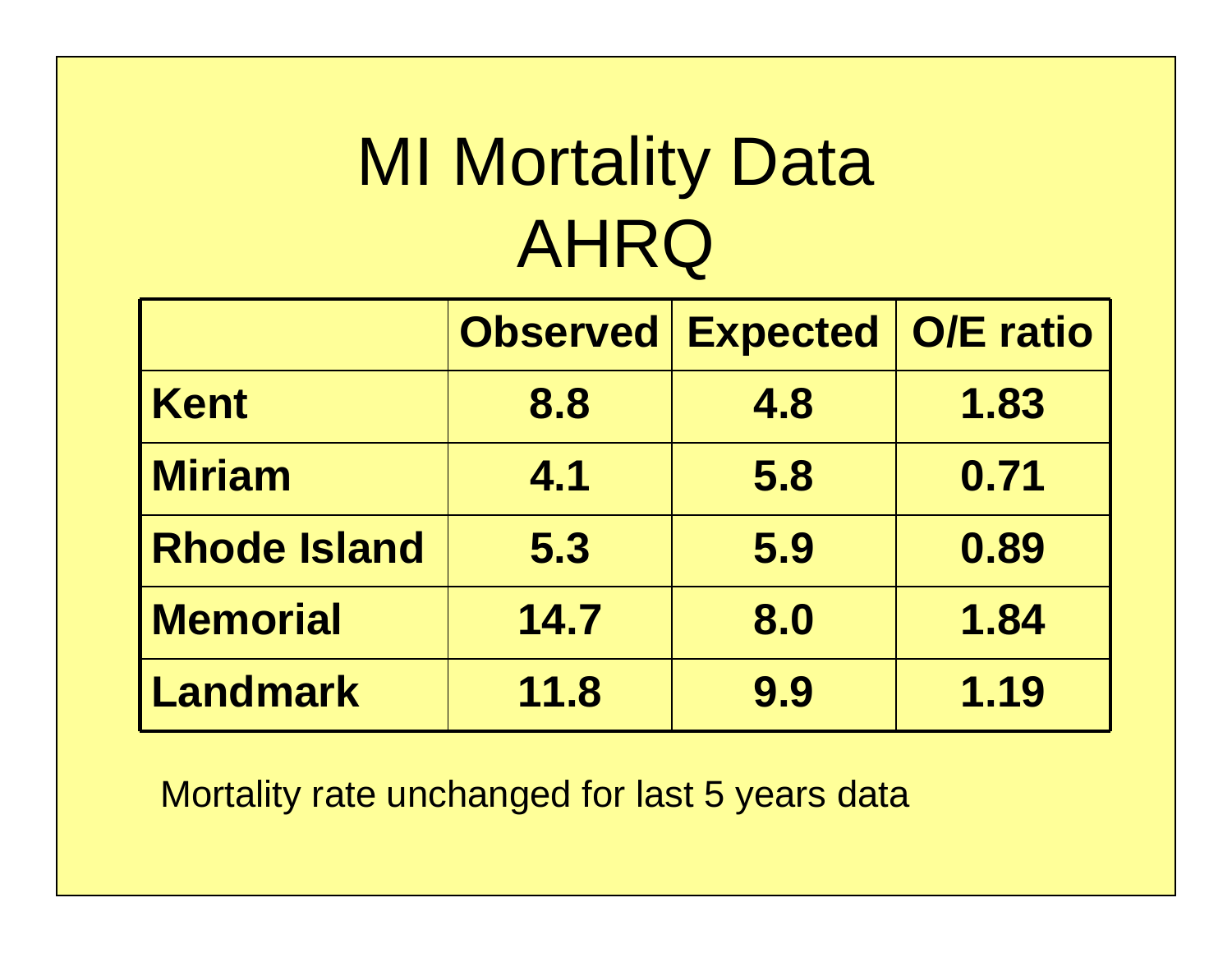### **MI Readmission Data**



Readmission rate unchanged for last 5 years data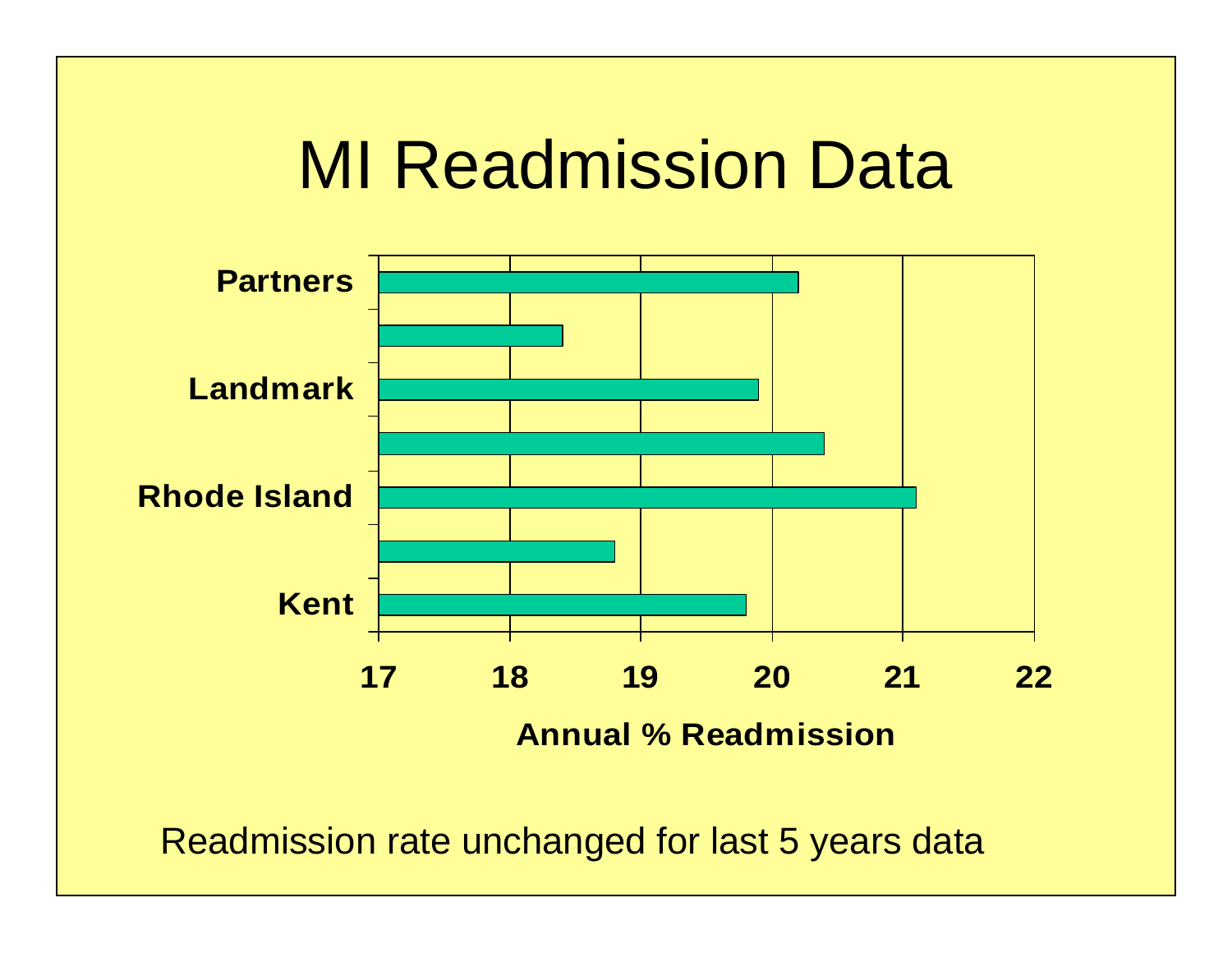## Composite MI

Reporting Date Range: 2009-10-01 to 2010-09-30

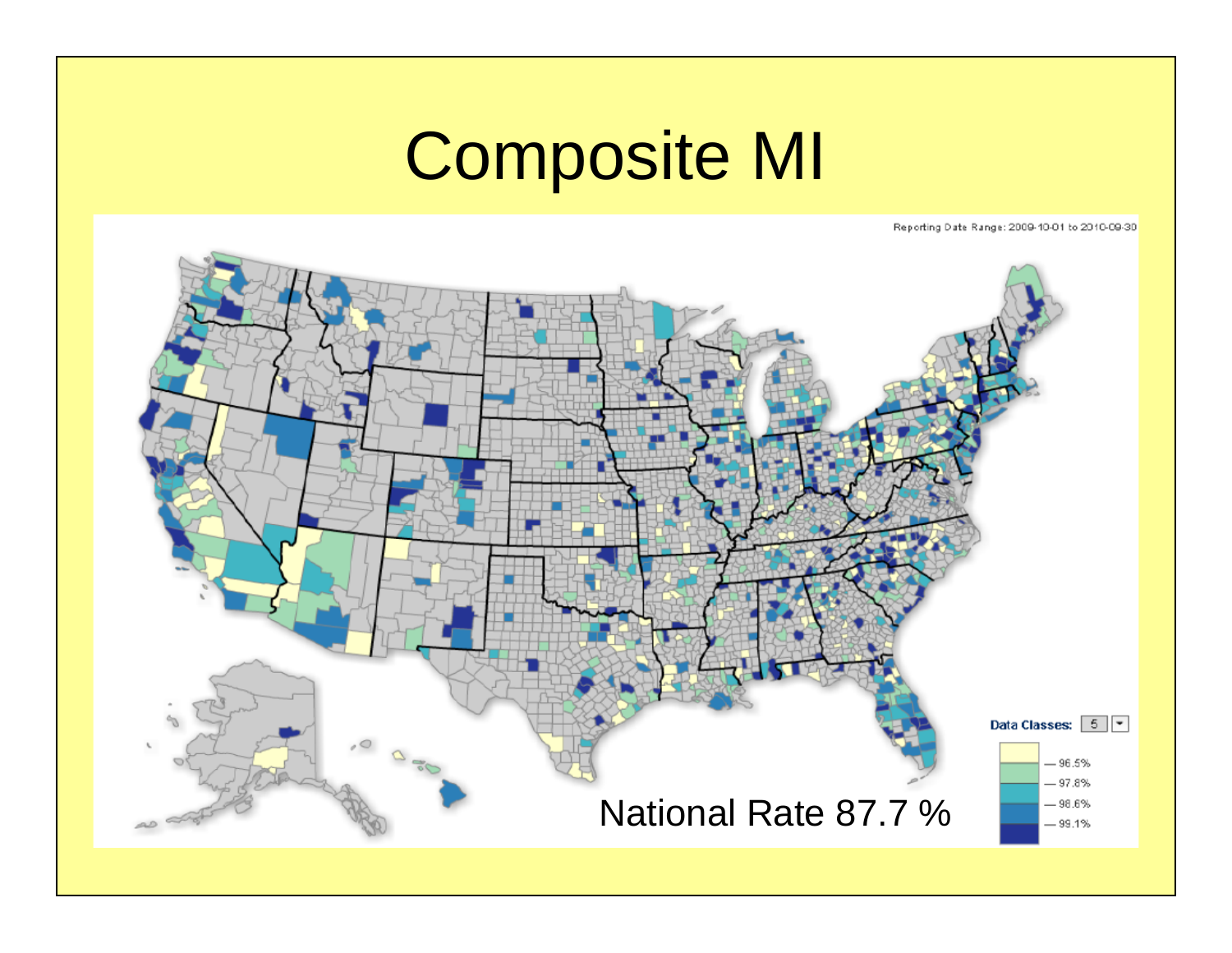## CHF Indicators

#### **ACE or ARB at Discharge**



#### **Smoking Cessation**

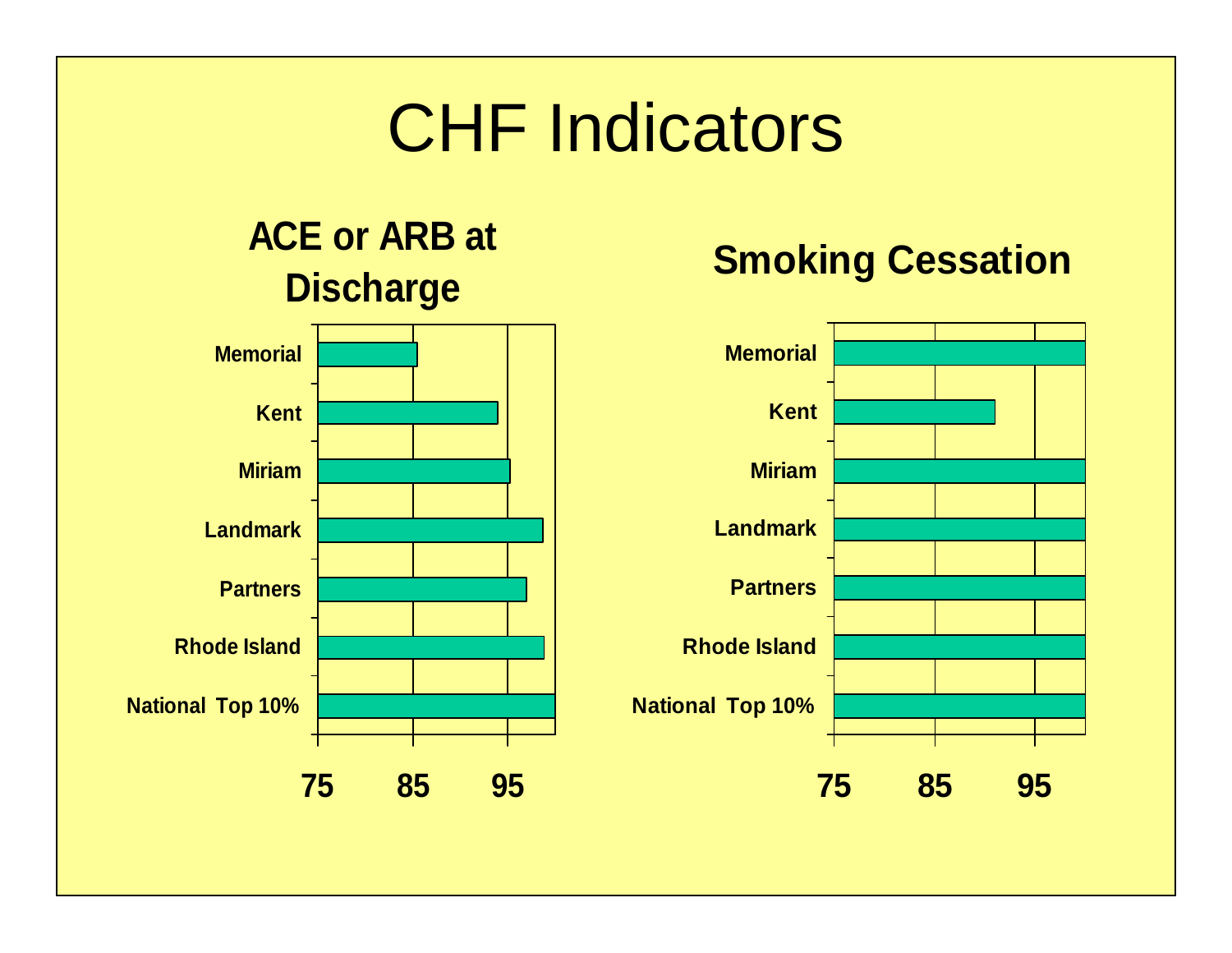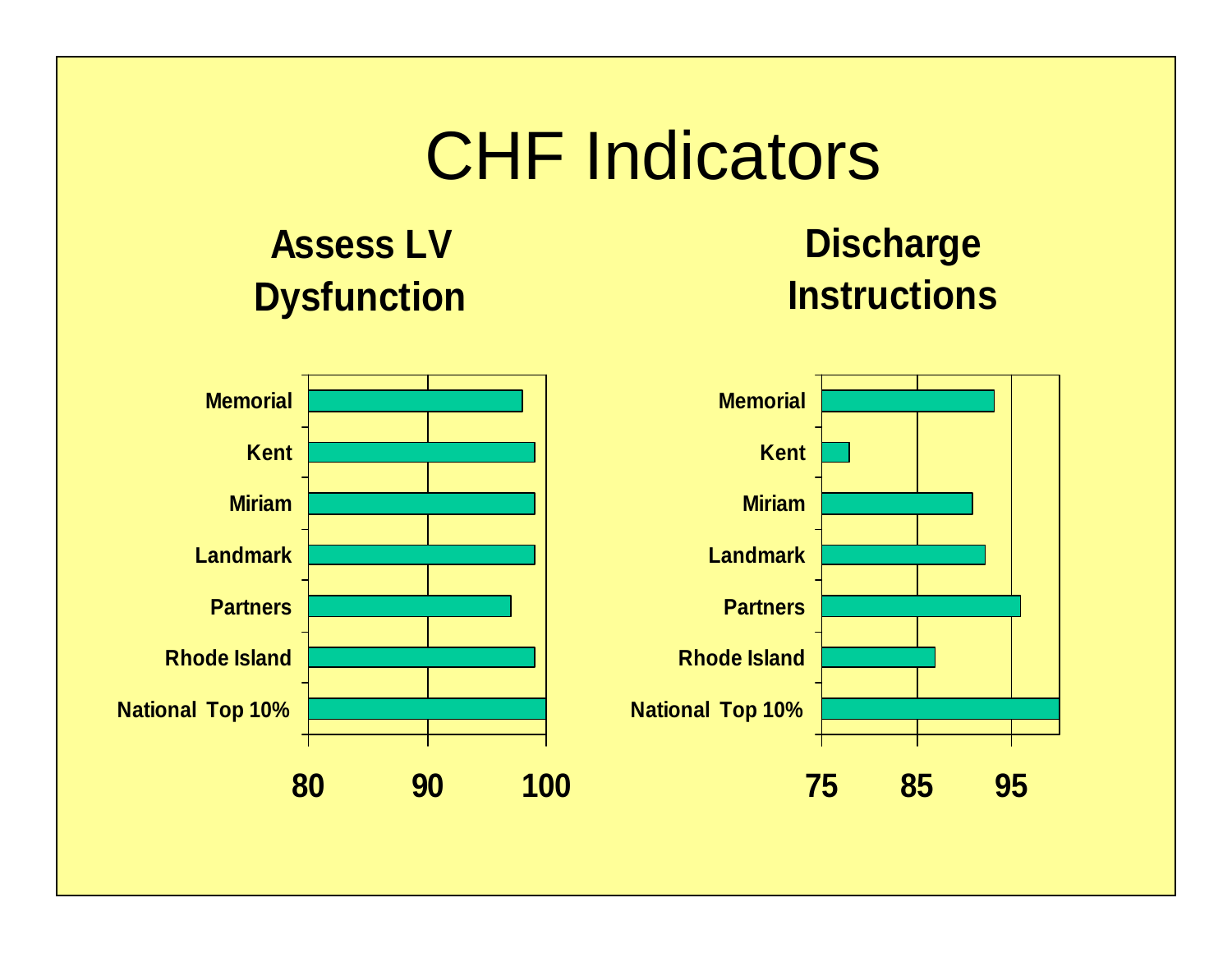# **CHF Mortality Data** AHRQ

|                     | <b>Observed</b> | <b>Expected O/E ratio</b> |      |
|---------------------|-----------------|---------------------------|------|
| <b>Kent</b>         | 3.67            | 3.18                      | 1.15 |
| <b>Miriam</b>       | 2.5             | 2.15                      | 1.16 |
| <b>Rhode Island</b> | 3.0             | 2.35                      | 1.28 |
| <b>Memorial</b>     | 3.5             | 2.77                      | 1.26 |
| <b>Landmark</b>     | 4.05            | 3.23                      | 1.25 |

Mortality rate unchanged for last 5 years data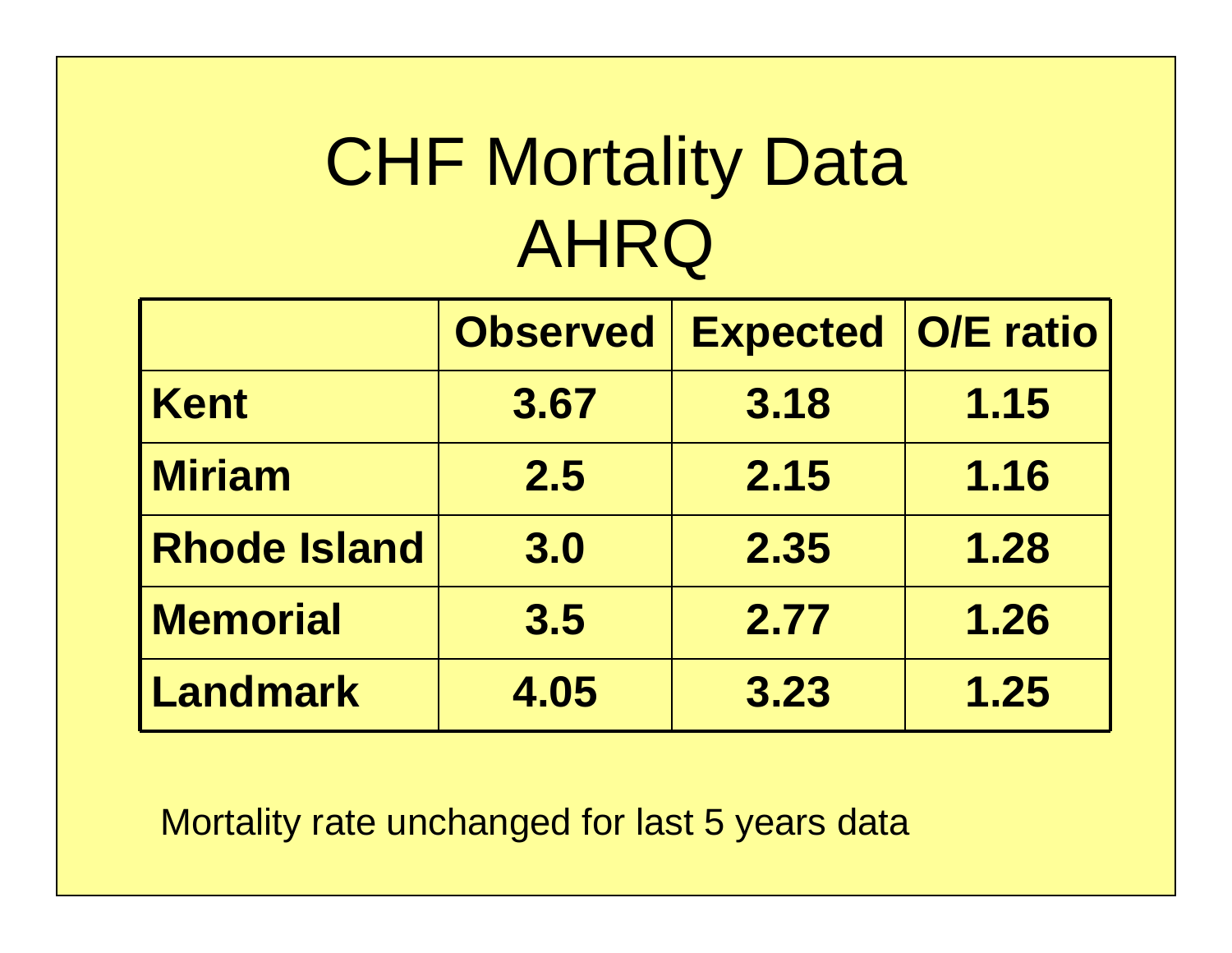### CHF Readmission Data

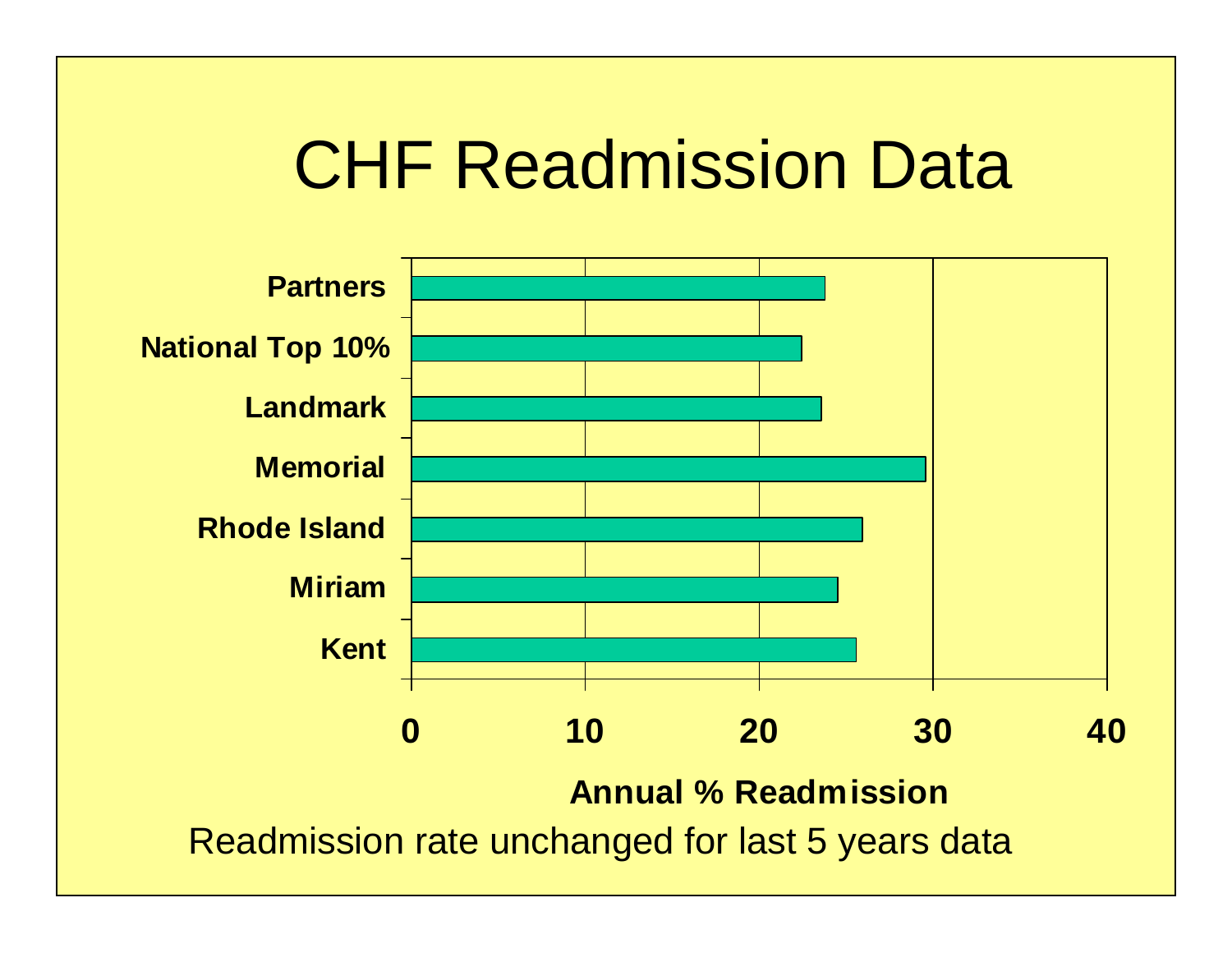# Composite CHF

Reporting Date Flange: 2009-10-01 to 2010-09-30